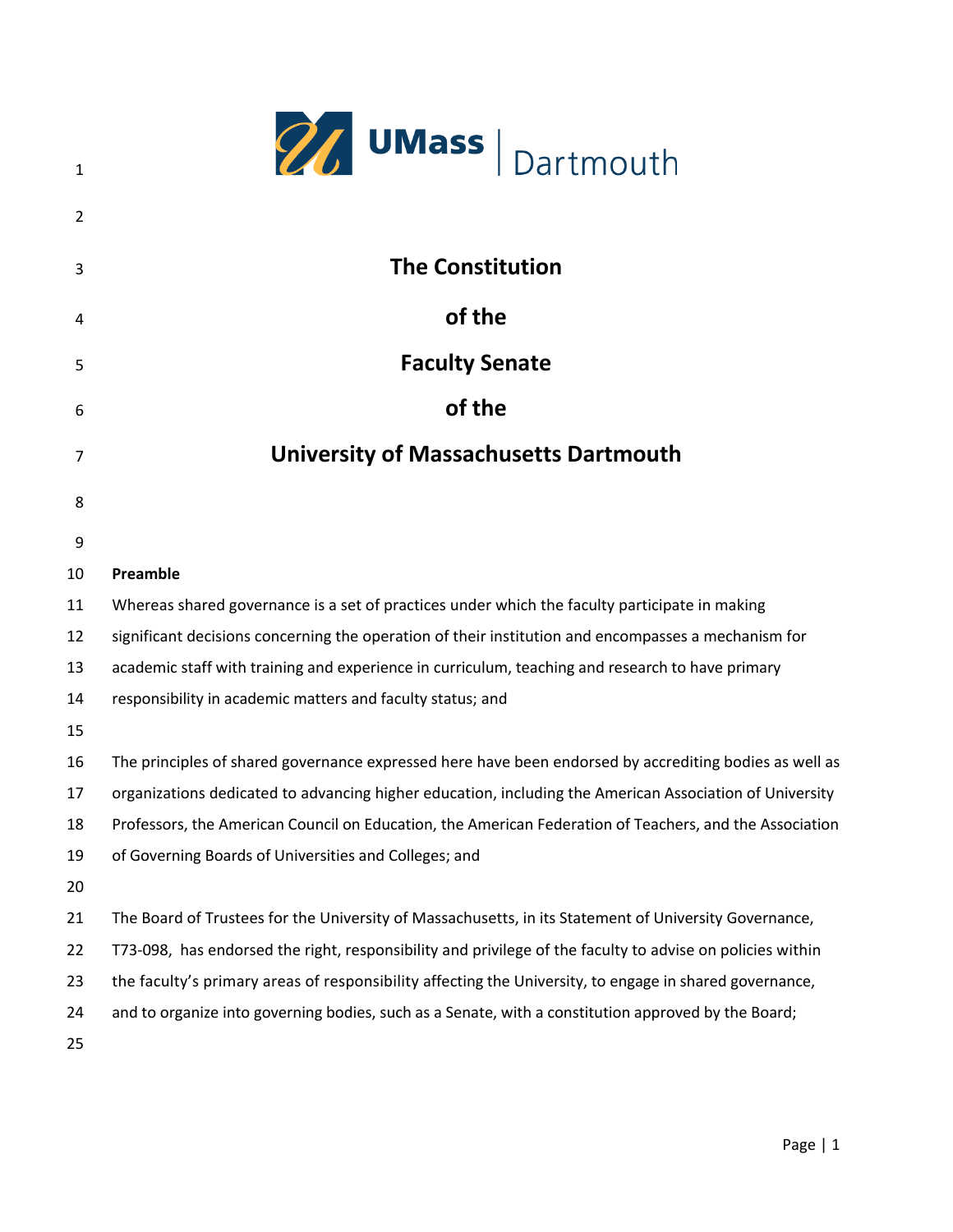| $\mathbf{1}$   |                |    | We, the Faculty of the University of Massachusetts Dartmouth, therefore establish this Constitution of     |
|----------------|----------------|----|------------------------------------------------------------------------------------------------------------|
| $\overline{2}$ |                |    | the Faculty Senate to provide a process to assure faculty have a voice in decision making, a role in       |
| 3              |                |    | shaping policy and for other matters related to the academic life of the faculty.                          |
| 4              |                |    |                                                                                                            |
| 5              |                |    | In exercising its role in shared governance, the Faculty will have primary responsibility for: curriculum, |
| 6              |                |    | subject matter, and methods of instruction; policies regarding research, admissions, libraries, and those  |
| 7              |                |    | aspects of student life which relate to the educational process; articulating the requirements for degrees |
| 8              |                |    | and certificates, determining when the requirements have been met, and recommending candidates for         |
| 9              |                |    | degrees to the Chancellor and President; and matters of faculty status, such as appointments,              |
| 10             |                |    | reappointments, promotions, and tenure.                                                                    |
| 11             |                |    |                                                                                                            |
| 12             |                |    |                                                                                                            |
| 13             | <b>Name</b>    |    |                                                                                                            |
| 14             |                |    | This organization shall be known as the Faculty Senate of the University of Massachusetts Dartmouth.       |
| 15             |                |    |                                                                                                            |
| 16             |                |    | A. Authority                                                                                               |
| 17             |                |    |                                                                                                            |
| 18             |                | 1) | The Faculty Senate, in its responsibilities and relationships with other governing components of           |
| 19             |                |    | the Campus and of the University as a whole, shall follow the Board of Trustees' Statement on              |
| 20             |                |    | University Governance (Trustee Document T73-098, as amended), which grants to the Faculty                  |
| 21             |                |    | "primary responsibility" in academic matters and faculty status, as defined in that document.              |
| 22             |                | 2) | In the case of conflict between this Constitution and the policy, procedure or constitution of any         |
| 23             |                |    | college, school or other academic unit, this Constitution will take precedence.                            |
| 24             |                |    |                                                                                                            |
| 25             | <b>B.</b> Role |    |                                                                                                            |
| 26             |                |    |                                                                                                            |
| 27             |                | 1) | The Faculty Senate shall be concerned with academic matters and matters relating to the                    |
| 28             |                |    | intellectual life of the University of Massachusetts Dartmouth including, but not limited to:              |
| 29             |                |    | Standards and policies for the admission of students, including transfer students.<br>a)                   |
| 30             |                |    | Standards and policies for the granting of honorary degrees and honors awards for students.<br>b)          |
| 31             |                |    | Standards and policies for awarding a University of Massachusetts Dartmouth degree.<br>c)                  |
| 32             |                |    | The setting of curricula and curricular standards.<br>d)                                                   |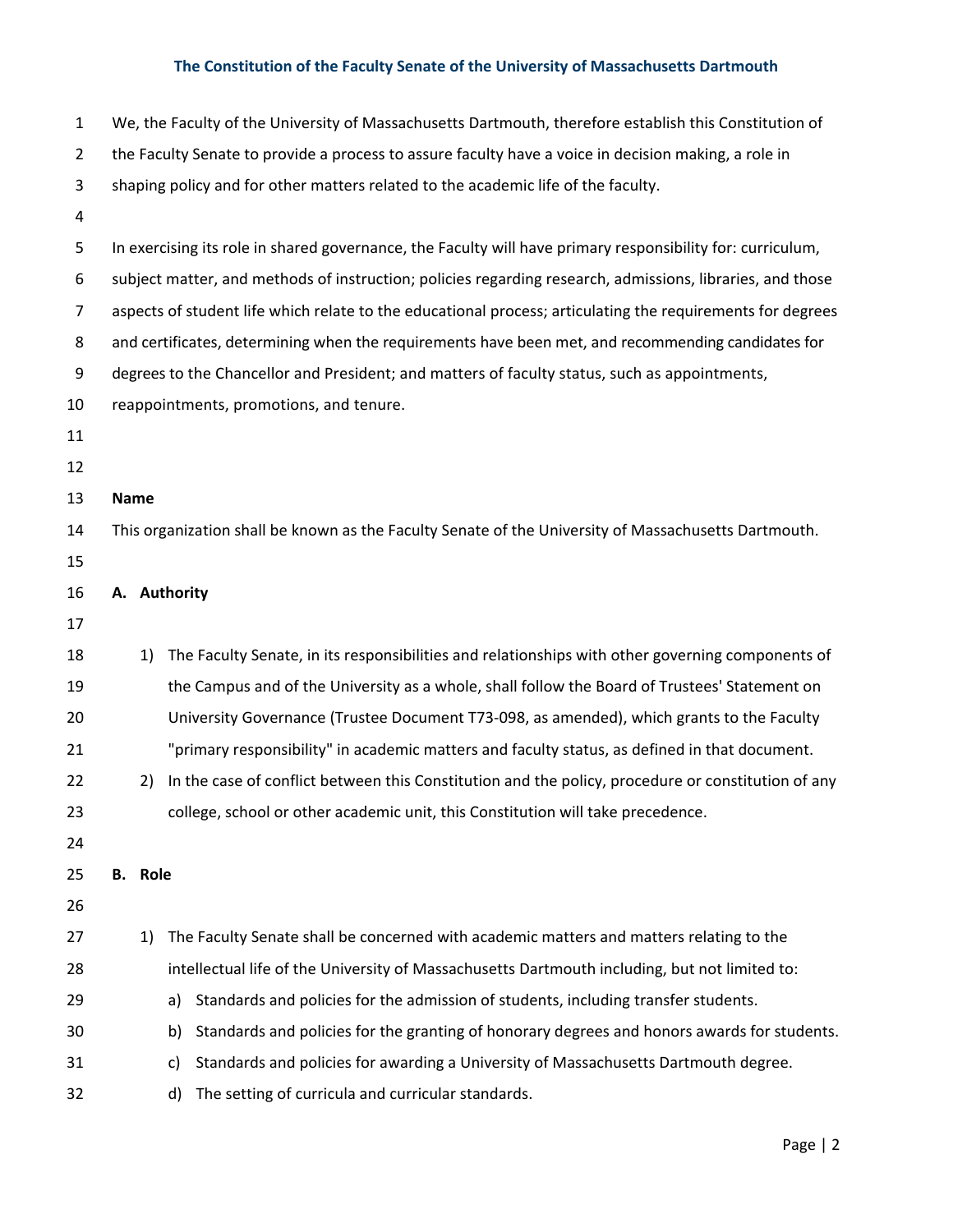| $\mathbf 1$ |    | e)      | Standards for grading and academic regulations.                                                |
|-------------|----|---------|------------------------------------------------------------------------------------------------|
| 2           |    | f)      | Policies affecting student activities.                                                         |
| 3           |    | g)      | Policies governing University research.                                                        |
| 4           |    | h)      | Policies governing the library.                                                                |
| 5           |    | i)      | Policies governing faculty usage of computers and technology.                                  |
| 6           |    | j)      | Assumption by the University of research or service obligations to external organizations.     |
| 7           |    | k)      | Expression of the faculty membership on matters brought to it under Section G as reported      |
| 8           |    |         | by the Senate Standing and ad-hoc Committees.                                                  |
| 9           |    | $\vert$ | Recommendations regarding the University budget as it relates to resources provided for        |
| 10          |    |         | teaching, scholarship and research.                                                            |
| 11          |    |         |                                                                                                |
| 12          |    |         | C. Composition of the Senate                                                                   |
| 13          |    |         |                                                                                                |
| 14          | 1) |         | The membership of the Senate will be defined in the By-laws, but these definitions may not     |
| 15          |    |         | contradict the following principles:                                                           |
| 16          |    | a)      | Every Academic Department will be a member of a Senate Council as defined in the By-laws.      |
| 17          |    | b)      | Each Senate Council will be represented by at least one Senator.                               |
| 18          |    | c)      | The Senators representing each Senate Council will be elected by the faculty members           |
| 19          |    |         | therein.                                                                                       |
| 20          |    | d)      | There will be members-at-large elected from the University as a whole. The number of           |
| 21          |    |         | members-at-large will be at least equal to the number of Senators elected to be designated     |
| 22          |    |         | representatives of Senate Councils.                                                            |
| 23          |    |         |                                                                                                |
| 24          |    |         | D. Faculty Senate Officers                                                                     |
| 25          |    |         |                                                                                                |
| 26          | 1) |         | The President of the Faculty Senate will be elected annually by the members of the Senate from |
| 27          |    |         | among its members. The duties of the President will be defined in the By-laws.                 |
| 28          | 2) |         | The Secretary of the Faculty Senate will be elected annually by the members of the Senate from |
| 29          |    |         | among the members of the Steering Committee. The duties of the Secretary will be defined in    |
| 30          |    |         | the By-laws.                                                                                   |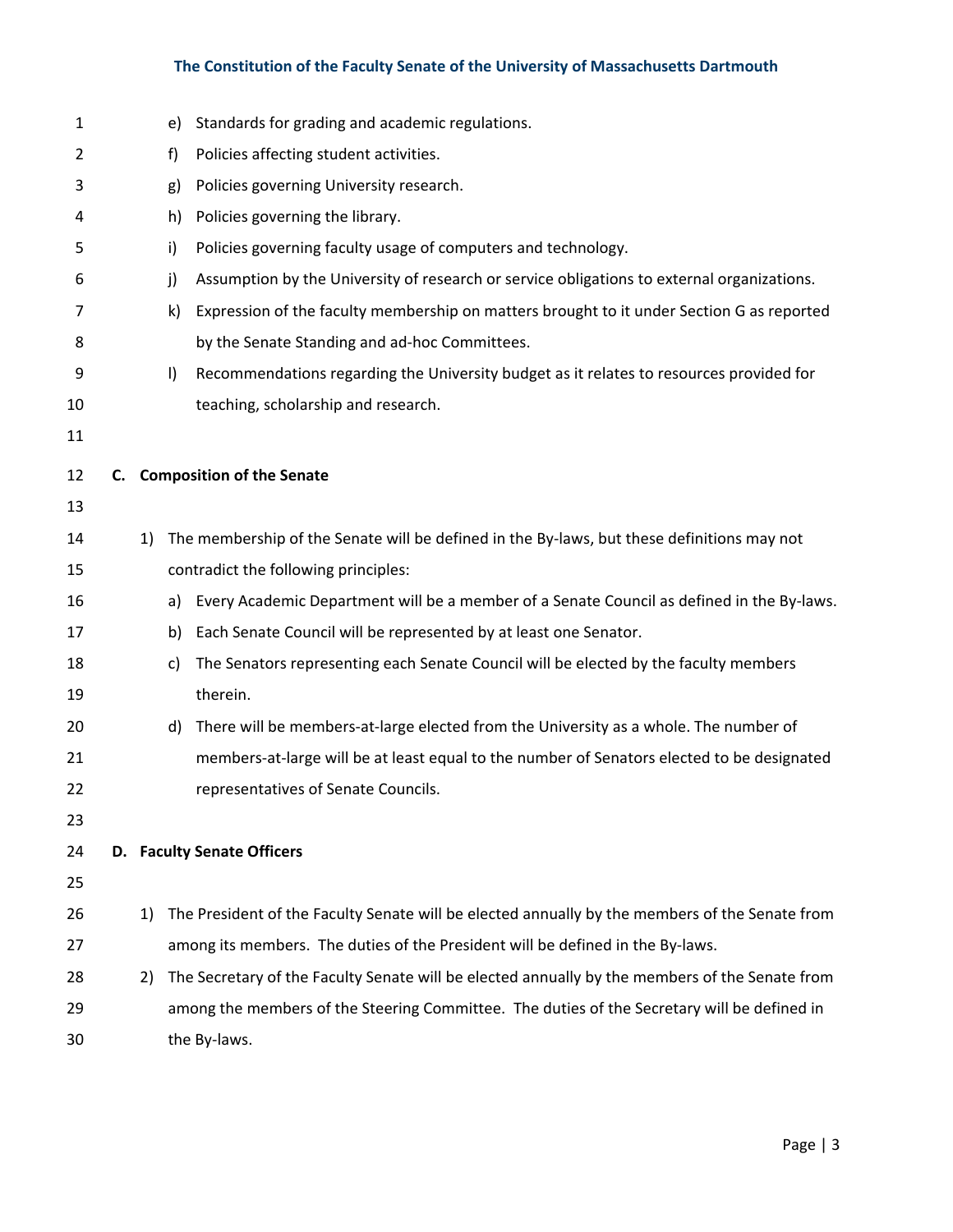| $\mathbf{1}$ |    | 3) | The Steering Committee will consist of the President of the Faculty Senate together with other    |
|--------------|----|----|---------------------------------------------------------------------------------------------------|
| 2            |    |    | members elected annually by and from the members of the Senate. The membership and duties         |
| 3            |    |    | of the Steering Committee will be defined in the By-laws.                                         |
| 4            |    |    |                                                                                                   |
| 5            |    |    | <b>E.</b> Faculty Senate Committees                                                               |
| 6            |    |    |                                                                                                   |
| 7            |    | 1) | The Faculty Senate will have Standing Committees and ad hoc committees, reporting to the          |
| 8            |    |    | Faculty Senate, which will:                                                                       |
| 9            |    |    | consider items related to curriculum, subject matter, the methods and means of instruction,<br>a) |
| 10           |    |    | policies regarding research, admissions, libraries, those aspects of student life that relate to  |
| 11           |    |    | the educational process, degree requirements and the granting of degrees, and other items         |
| 12           |    |    | related to academic matters,                                                                      |
| 13           |    |    | prepare motions regarding their areas of responsibility,<br>b)                                    |
| 14           |    |    | review, evaluate and report to the Senate on University policies, procedures and programs<br>c)   |
| 15           |    |    | in their areas of responsibility,                                                                 |
| 16           |    |    | advise the Senate and the appropriate University administrators regarding the<br>d)               |
| 17           |    |    | implementation of existing policy.                                                                |
| 18           |    | 2) | Standing Committees will include Department Curriculum Committees, College Curriculum             |
| 19           |    |    | Committees, a General Education Committee, and a University Curriculum Committee, which           |
| 20           |    |    | will review and make recommendations regarding all curricular matters involving courses or        |
| 21           |    |    | programs offered under the auspices of the University. Curricular matters include: approval of    |
| 22           |    |    | new courses or degree programs; discontinuance of existing courses and programs; substantial      |
| 23           |    |    | changes in either title or content of existing courses or programs; requirements for earned       |
| 24           |    |    | degrees; requirements for majors, minors, and special options in a field; general education       |
| 25           |    |    | requirements; and approval and discontinuance of courses in the general education program.        |
| 26           |    | 3) | The scope, membership, and procedures of Senate Committees will be defined in the By-laws.        |
| 27           |    |    |                                                                                                   |
| 28           | F. |    | <b>Constitution and By-laws Amendment Procedures</b>                                              |
| 29           |    |    |                                                                                                   |
| 30           |    | 1) | Amendments to this Constitution will be submitted for referendum by the faculty membership        |
| 31           |    |    | by a vote of a majority of the elected members of the Faculty Senate. All Senators will have an   |
| 32           |    |    | opportunity to cast a vote on amendments to the Constitution.                                     |
|              |    |    |                                                                                                   |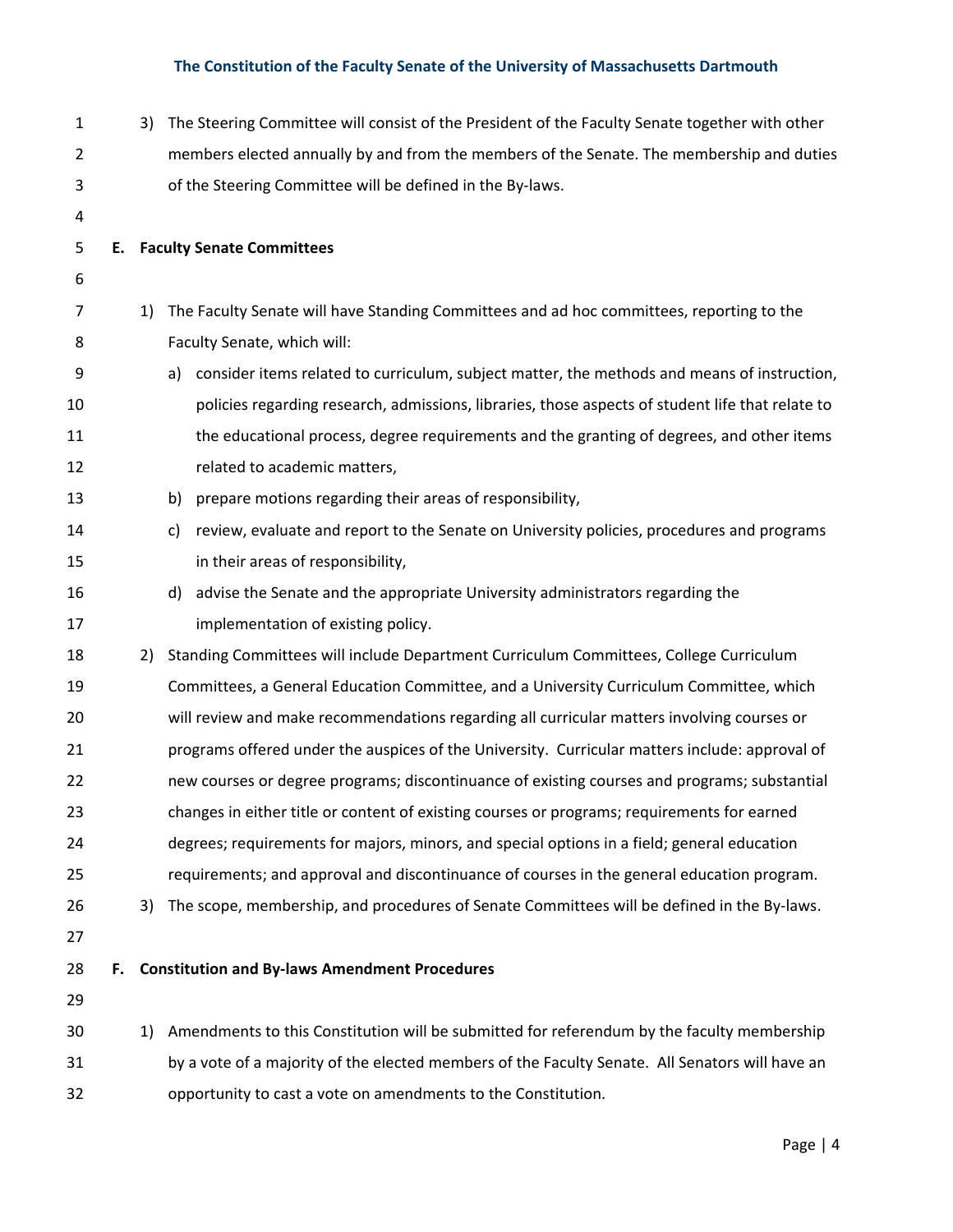| $\mathbf{1}$   | 2) | All faculty members eligible to vote in elections to the Faculty Senate will be eligible to vote in a                         |
|----------------|----|-------------------------------------------------------------------------------------------------------------------------------|
| $\overline{2}$ |    | referendum. The Faculty Senate Steering Committee will conduct such a referendum within                                       |
| 3              |    | thirty (30) academic working days of action by the Faculty Senate. Minutes of the Faculty                                     |
| 4              |    | Senate debate on the proposed amendment will be distributed with the ballots. At least ten                                    |
| 5              |    | (10) academic working days will be provided for the return of the ballots.                                                    |
| 6              | 3) | A proposed constitutional amendment will be approved by achieving both the support of a two-                                  |
| 7              |    | thirds (2/3) majority of those faculty members participating in a duly conducted referendum                                   |
| 8              |    | AND by the support of a majority of the Senate Councils, in which the position of each Senate                                 |
| 9              |    | Council will be evidenced by the majority vote of the participating faculty in the Council.                                   |
| 10             | 4) | Any amendment approved by referendum will be forwarded to the appropriate University                                          |
| 11             |    | officials and to the Board of Trustees for its approval.                                                                      |
| 12             | 5) | The Faculty Senate shall adopt, amend or rescind the By-laws of the Faculty Senate by a two-                                  |
| 13             |    | thirds (2/3) majority of those voting, provided that a majority of the elected members also vote                              |
| 14             |    | in support. All Senators will have an opportunity to cast a vote on changes to the By-laws.                                   |
| 15<br>16       | 6) | This constitution shall be ratified by meeting the same requirement as those for an amendment,<br>as outlined in F-1-3 above. |
|                |    |                                                                                                                               |
| 17             |    |                                                                                                                               |
| 18             |    | G. Procedures for Faculty Senate Recommendations                                                                              |
| 19             |    |                                                                                                                               |
| 20             | 1) | An item of concern may be brought to the attention of the Faculty Senate through the President                                |
| 21             |    | of the Senate, its Steering Committee or any Senate Committee. Items may be raised during the                                 |
| 22             |    | course of regular Senate meetings.                                                                                            |
| 23             | 2) | In all cases where there exists an appropriate University Standing Committee, the items will be                               |
| 24             |    | sent to it by the Senate President upon receipt of the item. Where no such Standing Committee                                 |
| 25             |    | exists and where the item falls within the scope of the Faculty Senate, the Steering Committee                                |
| 26             |    | itself will take the item under consideration. The Steering Committee will indicate a date for                                |
| 27             |    | reporting the item out of Committee. In no case will this time exceed the third subsequent                                    |
| 28             |    | regular meeting of the Faculty Senate. All Standing Committees, including the Steering                                        |
| 29             |    | Committee, will be urged to hold open hearings as part of their procedure for considering items                               |
| 30             |    | referred to said Committees.                                                                                                  |
| 31             | 3) | Following due consideration of the item, the Senate Steering Committee will be notified of any                                |